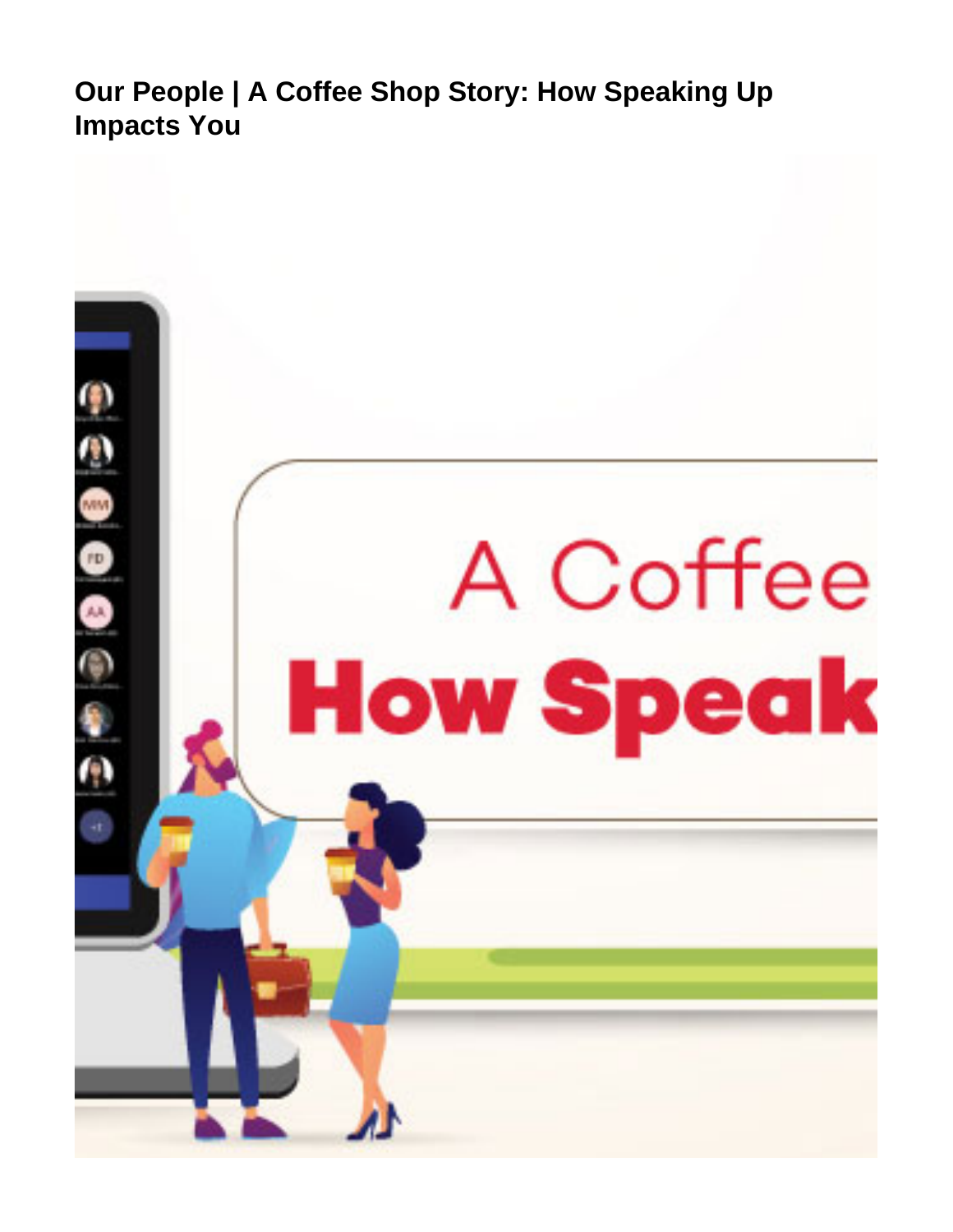# r People | A Coffee Shop Story: How Speaking Up Impacts You

This Article to:

# **We're back with our Coffee Shop Story series! Let's check it out!**

Have you ever been asked to speak up and you felt uncomfortable? What is the importance of speaking up? And what is the right way to speakup?

We have had discussions with several people in the company and more than 50% have said that they did not speak up because of fear.

Speaking up at work seems simple in concept, but what about the reality of it?

To talk about this, we once again held A Coffee Shop Story series, our HR team's 1-hour interactive webinar where we conducted a story telling session to get the full experience about speaking up and discussing case studies.

For this session, we invited **Wiwik Wahyuni** (HR Director), **Yongky Sentosa** (Head of Sales Network), **Mega Amelia** (Process Jr. Specialist), and **Devin Kusbiantoputra** (IT Development Asst. Manager) as our guest speakers, hosted by **Noach Tobing** (Head of Strategic Learning Partner & EE).

So, let's check out the main topics of this session!

# **1**. **What makes people hesitate to speak up?**

In an uncomfortable situation, commonly people are afraid to speak up because they're afraid of being wrong, so that makes it difficult and chooses to stay silent. Maybe they're worried it could put their reputation, or even worse, their job at risk. Perhaps they've convinced themselves they don't have any insights that are worth sharing and also because they feel they are lacking on how to communicate properly.

#### **2**. **But, why does speaking-up matter?**

How you express your opinions at work is a direct reflection upon how people experience who you are and what you represent as a team member, department leader and as an individual. This can bring benefits to you, such as unexpected opportunities, accelerating your career, gaining common respect and also it can strengthen your influence. And don't forget, your voice defines the value you bring to the organization which can also affect organizational performance.

#### **3. What do you need to pay attention to when you speak-up?**

# **a. Know your "why"**

You should always do the necessary homework before voicing your own opinions. You should be aware of:

- What you're sharing
- Why it matters

Gather more information and clarity to increase your own opinions' validity. This will help people to get what result you're aiming for and the most important thing is, you can consider the consequences of the action you will take.

### **b. Choose your medium & timing**

What mediums do you think can increase your impact when speaking up? Was it 1-on-1 with your manager, or directly in the meeting? Choose your medium, pick the right time and arrange how you convey information.

## **c. Don't get defensive**

When we're presented with alternative opinions, we question them. It's human nature. This isn't a personal attack by your colleagues or your manager. Instead, it's their attempt to get more clarity on your thought process and your suggestion. So, don't get defensive in the face of thoughtful questions. Answer them and engage in a constructive conversation about the idea that you put forward.

#### **Key takeaways:**

Silence means nothing. Weigh the pros and cons of speaking up or not. What are the consequences for yourself, your peers, your managers, and the impact it may have on the company? If doing it for the organization seems vague, at least do it for yourself. Here's the power of 3 that you can use for speaking-up:

- 1. Think before you act
- 2. Gather the facts
- 3. Ask yourself, "What is the underlying problem that I want to solve? Why is it important for me? What result am I aiming for?"

And that concludes the topic of our Coffee Shop Story Series this time. Stay tuned for more insightful topics that we can share over a cup of coffee!